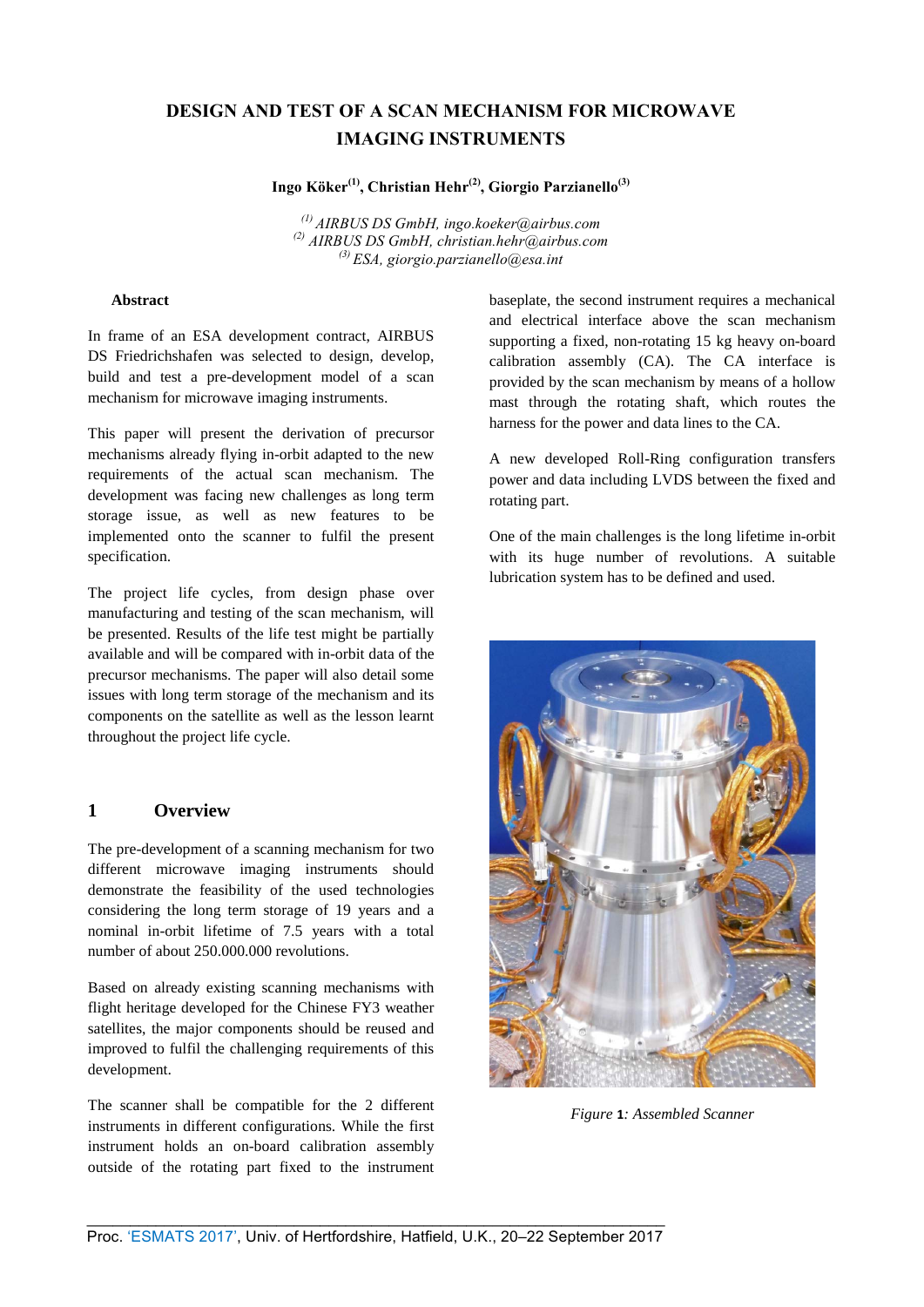# **2 Design Description**

The design of the scanner is composed of the following subassemblies. The Drive Unit which provides the bearings assemblies, the motor and the encoder flanged at one side. Both bearings are assembled on membranes in order to cope with the thermal expansion in orbit and to provide the required stiffness in axial direction during launch. Attached as cantilever below the drive, the Roll-Ring is located in a housing cone where the roll-ring inner part is attached to the rotating shaft and the outer stator fixed to the housing of drive and baseplate. The rotating harness is routed through the drive unit and encoder, and is attached finally to the rotating instrument.

A double coupling is attached on top of the scan mechanism. One coupling is responsible for bearing offloading during launch. This patented Launch Offloading Device (LOD) (Figure 2) detaches the instrument from the scanning shaft during launch. The other coupling is responsible for a primary load path between the heavy CA and the rotating part during launch for sufficient stiffness supporting the CA mass. Due to the high load transfer of forces and moments in each direction, a Hirth Coupling (HC) has been selected. This type coupling is robust enough also for a lower preload as tested on this breadboard.



*Figure* **3***: LOD disengaged*

In-orbit, the cones of the LOD are engaged while the HC is disengaged. A bellows is acting as an actuator to close the LOD after launch and to disengage the HC. The bellows also provides the connection transferring the rotation. The other side of the LOD is attached to an interface cone which supports the rotating instrument parts.

#### **2.1 Main modifications with respect to heritage design**

A Roll-Ring is implemented instead of a slip-ring because of the required life time and the required transfer of the LVDS Signal. A new subsystem is the mast with the CA Interface and the hirth coupling (HC). The LOD load capacity is improved in order to cope with the METOP Spacecraft manoeuvres. A pneumatic feature is implemented to lift up and down the instrument by air during ground operations.

The bearing has exceeded the required in-orbit life on several precursor scan mechanism, which is a good indication for the bearings and used lubrication system. Based on these good in-obit experiences, only mandatory and minor modifications were implemented within the drive system.

## **2.2 PDTD**

The **p**ower and **d**ata **t**ransfer **d**evice (PDTD) to route to power and data from the static to the rotating part is made of an improved Roll-Ring provided by Diamond Rolltrans. During first discussions with the supplier, it turned out that LVDS signals were never transferred via the Roll-Ring. Experience is available only with power and analogue data transfer. In order to transfer safely the LVDS signal, additional separators between the tracks were added. Before procuring a complete Roll-Ring, a development model was built and tested to demonstrate the capability. Diamond itself tested successfully the signal transfer. Additional tests were performed at AIRBUS premise, which also showed the capability to transfer the signal according to the requirements.

#### **2.3 Bearing lubrication**

The bearings are lubricated with the same grease used on former scanning mechanisms flying on the Chinese FY3 satellites which provides full life flight heritage.

Further considerations at begin of the study was the long term storage requirement of 19 years. Using oil as only lubricant was considered critical as this would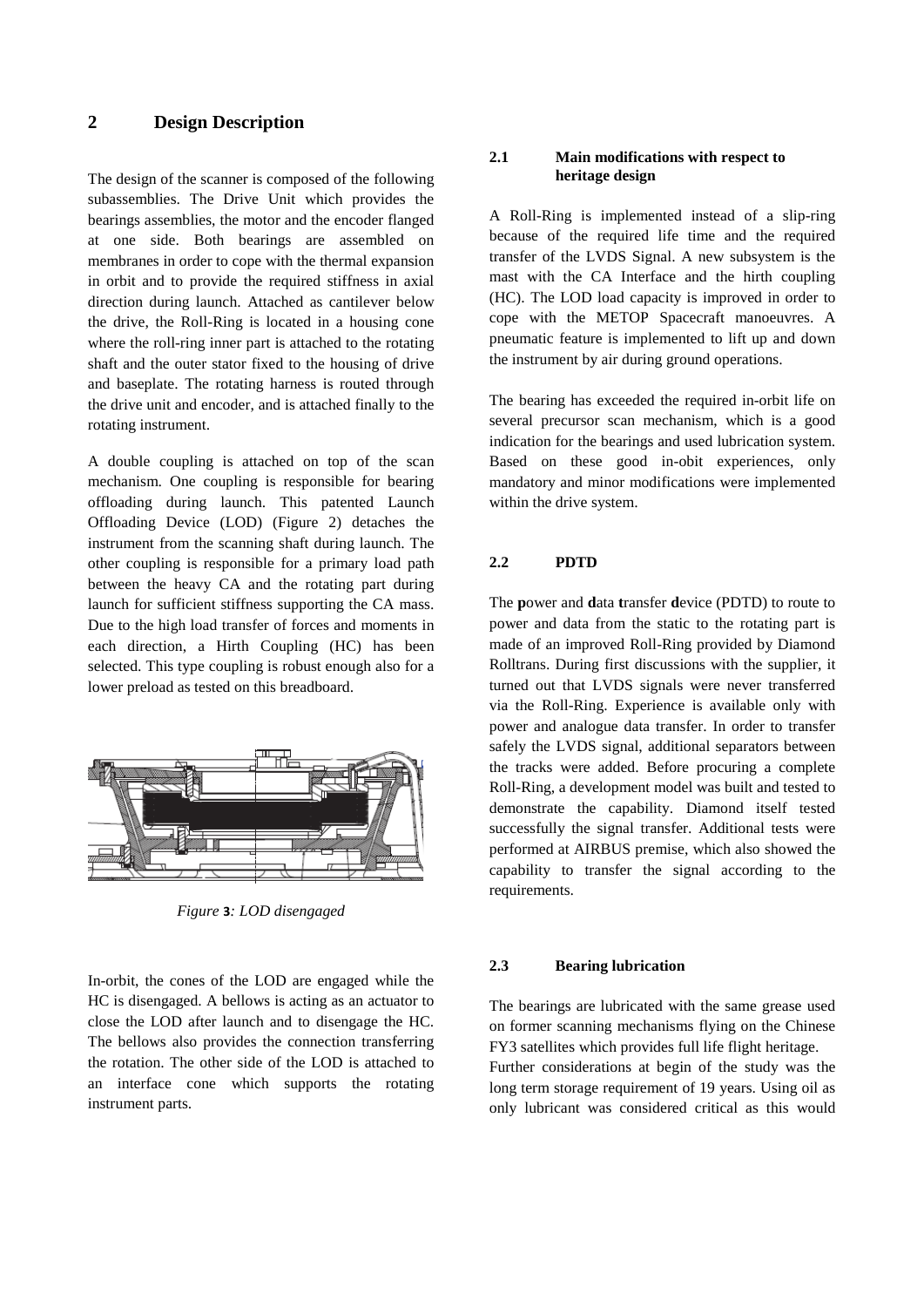result in oil creep along the gravity vector downwards during the storage time and was early abandoned.

Further investigations were initiated since the heritage grease is no longer produced (due to REACH regulation). Grease based on PTPE oils were discarded due to well-known interaction between the iron in 440C bearings and the cracked oil molecules chains of the base oil. Remaining greases were the new Maplub formulations and the Rheolube pendant. Early after program start, an alert was raised that the Maplub (b) formulation was prone to separation at temperatures above 40°C.

The Rheolube grease contained additive which might create corrosion effect using the long term storage and was discarded during the development phase.

Some amount of the old grease Mapblub (a) formulation was available on stock at the bearing supplier. The disadvantage of the old Maplub (a) formulation was that it was on stock since its first use in 1999. The available grease was from the same batch as used for the scanners already in-obit. How could it be proved that this grease can still be used?

Two SOT tests were performed at ESTL to check its tribological properties. The result of the first test showed a larger dispersion of the orbit life time w.r.t. to a new manufactured batch tested in the past. While a second SOT test showed much better results than a new manufactured grease batch t.

In addition, a chemical test performed at ESA showed small change but no deterioration such that the grease could be used. Eventually, it was concluded that the grease can still be used.

# **3 Testing**

#### **3.1 Functional Performance Test**

During the functional performance test, the constant speed requirement, micro vibration emission and susceptibility have been verified for 2 different configurations. Two different inertia wheels were used to represent the different instrument inertias of  $5 \text{ kgm}^2$ and 25 kgm². During tests, the exported torques and forces are recorded by means of a ground mounted force table. Further torque margins were verified through measurements of the current.

[Figure 4](#page-2-0) shows the configuration of the functional performance test with the small inertia. The mechanism assembled with the small rotating inertia was mounted

on a Kistler plate to record forces and moments. Additionally, an autocollimator was mounted to measure the wobble, as a contributor to the pointing budget, during rotation.



*Figure* **4***: Rotor bearing wobble at 45 rpm*

Different speed profiles (common test profile, rundown, pointing) were executed. PDTD (power data transfer device) power and signal transfer was tested.



*Figure* **5***: Performance Test with the small inertia*

<span id="page-2-0"></span>A defined common test profile with representative velocity plateaus was reached and held for evaluation. Full performance in different instrument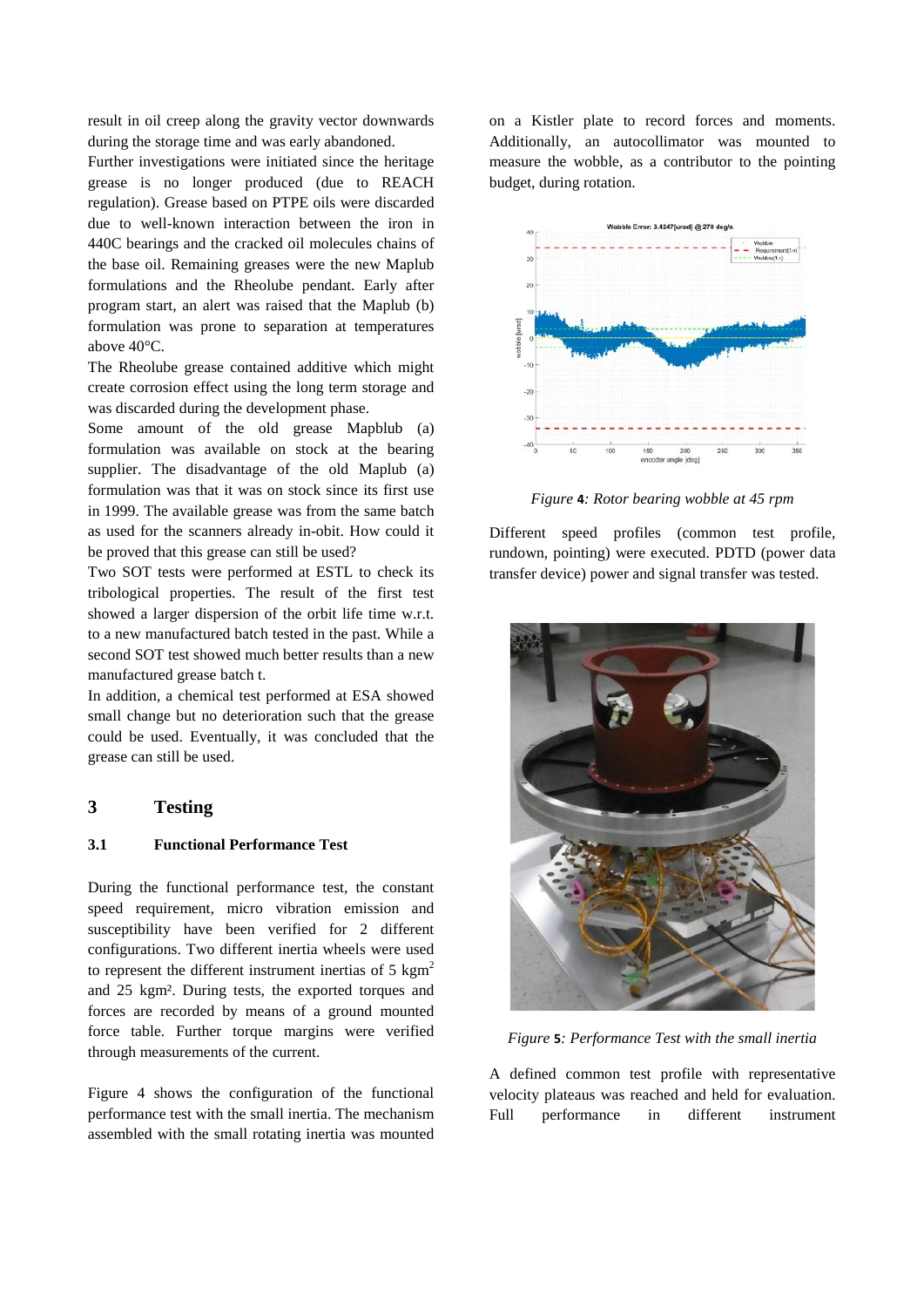configurations, PDTD power and signal transfer as well as torque and motorization margins could be verified successfully using this profile.



*Figure* **6***: Velocity window errors at 45 rpm*

The velocity mean window error, speed stability, accumulated pointing error, are evaluated using the internal and an external encoder. The velocity window error evaluates the mean error over different sampling window lengths. The pointing error compares the actual position to an ideal position at reference speed.

A specific rundown profile is performed to simulate an error case in which the motor becomes unpowered during rotation. The measured failure torque gives insight into the total friction of the system.

#### **3.2 Microvibration**

During all tests, the micro vibration emissioned force and torque were recorded and evaluated. [Figure 6](#page-3-0) shows the level of torque emissions (z=rotation axis) compared with the allowable torque spectrum (red curve). The reaction torque levels are within specification. At 0.75 Hz the required level of unbalance (customer's requirement) can be observed.



<span id="page-3-0"></span>*Figure 7: Micro vibration: Torque emission*

## **3.3 LVDS testing**

The PDTD is tested using representative signals on the power, heater, LVDS and thermistor lines. Voltage drop (max. 0.5V) is evaluated for the power lines. Eyediagrams are used to evaluate the signal quality at the receiver end after passing the PDTD against overshot, delay and voltage level requirements. The bit error rate was successfully measured during rotation, passing the PDTD twice stator to rotor and back to stator without bit recovery on the rotor side.



*Figure 8: Eye-diagram of LVDS signal after PDTD*

To further characterize the PDTD, the  $S_{11}$ -Parameter (reflections) measurements where performed on the rotating PDTD showing that up to 20MHz the PDTD can be used without restrictions, and the position of the flexure lead to a  $S_{11}$  delta of max  $\pm$  0.4 dB between 1 and 10 MHz.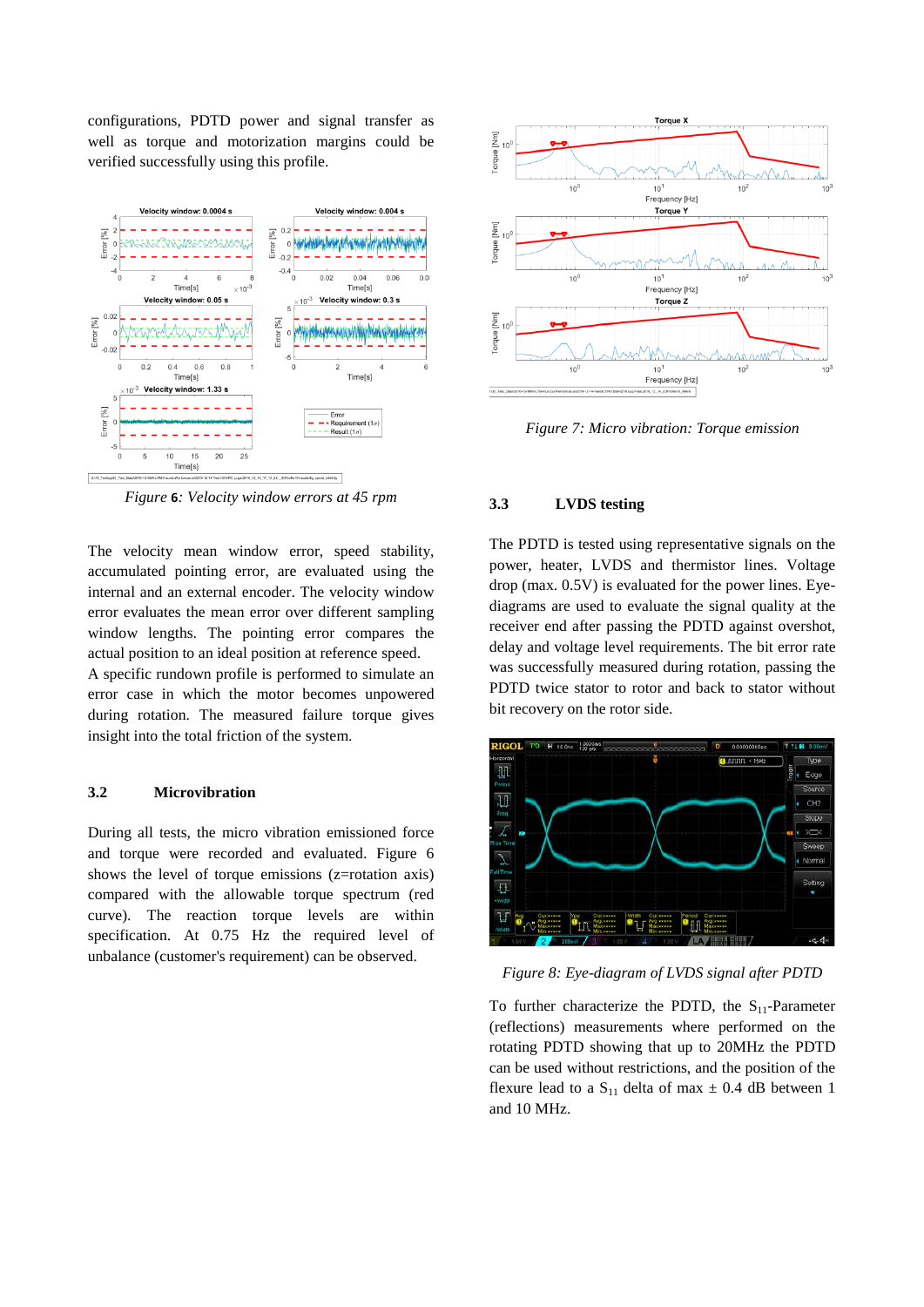## **3.4 TV test**

During TV testing the setup, except the exported force/torque measurement, reference encoder and axial wobble measurement, was used to successfully verify proper function under thermal and vacuum conditions.

The functional test under thermal vacuum condition showed that the requirements were met. During a magnetic switching of the TV, an EMC impulse caused a wrong reading from the encoder to the controller. The controller simulation running on a PC could not handle the error and became unstable. This gave important hints to improve the controller being now robust against these errors.

#### **3.5 Vibration Test**

The vibration test was executed with a 15 kg mass on top (at CA I/F) and a preload of 12 kN which was applied to prevent opening of the HC. The first eigenfrequency of this heavy mass was slightly above the predicted value and well within the requirement.



*Figure 9: Vibration Test with simulated central mast load (CA dummy)*

## **3.6 EMC testing**

For the pre-development mechanism, the drive electronic was not part of the contract and operation was performed with an EGSE only. Therefore, only a radiated emission test was performed.

During the sweep over the frequency band, it became obvious that in a certain frequency range the required deep notch of -21dbµV/m created issues as measured spikes violate an important requirement. Discussions with the supplier of this component were initiated and improvements identified to reduce the spikes. The evaluation and testing is ongoing.

Cross talk between the LVDS lines could not be identified thanks to the discussion and implementations of separators with Diamond at begin of the development.

## **4 Lessons Learned**

#### LOD transmittable moment:

The geometry of the LOD is optimized for the required transmittable moment. A higher friction coefficient is increasing the transmittable moment whereby the friction coefficient must be below the self-locking value.

However, the test showed that, although the friction was below the self-locking value, a higher friction coefficient is contra productive with respect to pointing repeatability, since the final engagement position was affected. Therefore, the final selection is a LOD with low friction surfaces.

#### Motor Magnets:

Magnet alloy with high corrosion resistance but lower remanence are strongly preferred w.r.t. to magnet alloy with higher remanence and surface corrosion protection due to lower corrosion resistance of the magnet alloy. This aspect is mandatory regarding the need to long term storage.

#### Bearing lubrication:

It was sadly recognized that excellent working lubricants for space application are no longer available. The investigation in other lubricants showed that